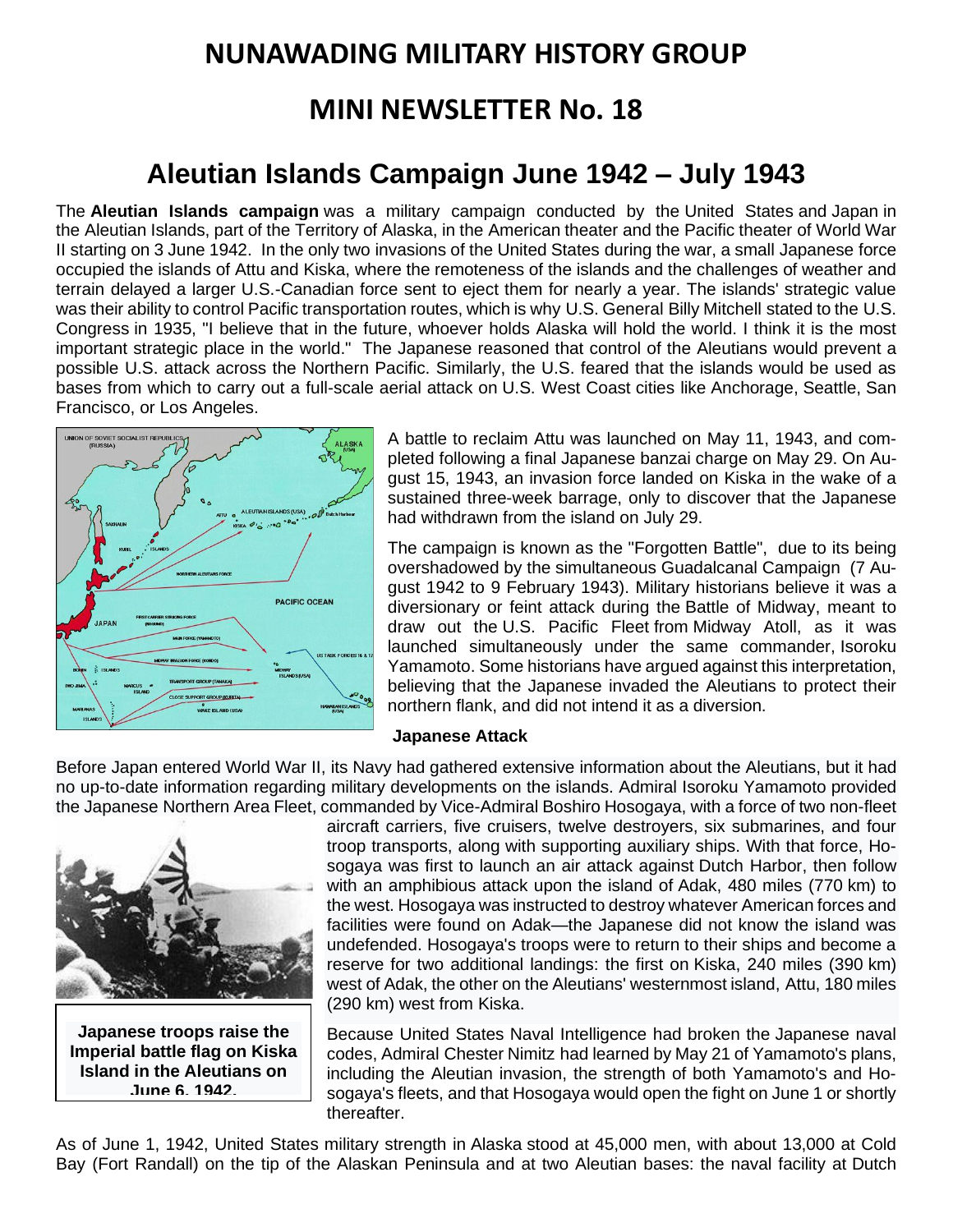[Harbor](https://en.wikipedia.org/wiki/Dutch_Harbor) on [Unalaska Island,](https://en.wikipedia.org/wiki/Unalaska_Island) 200 miles (320 km) west of [Cold Bay,](https://en.wikipedia.org/wiki/Cold_Bay) and the recently built Fort Glenn Army Airfield 70 miles (110 km) west of the naval station on [Umnak Island.](https://en.wikipedia.org/wiki/Umnak_Island) Army strength, less air force personnel, at those three bases totaled no more than 2,300, composed mainly of infantry, field and antiaircraft artillery troops, and a large construction engineer contingent, which was used in the construction of bases. The Army Air Force's [Eleventh Air Force](https://en.wikipedia.org/wiki/Eleventh_Air_Force) consisted of 10 [B-17 Flying Fortress](https://en.wikipedia.org/wiki/Boeing_B-17_Flying_Fortress) heavy bombers and 34 [B-18 Bolo](https://en.wikipedia.org/wiki/Douglas_B-18_Bolo) medium bombers at [Elmendorf Airfield,](https://en.wikipedia.org/wiki/Elmendorf_Airfield) and 95 P-40 Warhawk fighters divided between Fort Randall AAF at Cold Bay and Fort Glenn AAF on Umnak. The naval commander was Rear Admiral [Robert A. Theobald,](https://en.wikipedia.org/wiki/Robert_A._Theobald) commanding [Task Force 8](https://en.wikipedia.org/w/index.php?title=Task_Force_8&action=edit&redlink=1) afloat, who as Commander North Pacific Force (ComNorPac) reported to Admiral Nimitz in Hawaii. Task Force 8 consisted of five [cruisers,](https://en.wikipedia.org/wiki/Cruiser) thirteen [destroyers,](https://en.wikipedia.org/wiki/Destroyer) three tankers, six [submarines,](https://en.wikipedia.org/wiki/Submarine) as well as [naval aviation](https://en.wikipedia.org/wiki/Naval_aviation) elements of [Fleet Air Wing Four.](https://en.wikipedia.org/wiki/PatWing)

When the first signs of a possible Japanese attack on the [Aleutians](https://en.wikipedia.org/wiki/Aleutians) were known, the Eleventh Air Force was ordered to send out reconnaissance aircraft to locate the Japanese fleet reported heading toward Dutch Harbor and attack it with bombers, concentrating on sinking Hosogaya's two aircraft carriers. Once the enemy planes were removed, Naval Task Force 8 would engage the enemy fleet and destroy it. On the afternoon of 2 June, a naval patrol plane spotted the approaching Japanese fleet, reporting its location as 800 miles (1,300 km) southwest of Dutch Harbor. Eleventh Air Force was placed on full alert. Shortly thereafter bad weather set in, and no further sightings of the fleet were made that day.

Prior to the attack on Dutch Harbor, the Army's 4th Infantry Regiment, under command of Percy E. LeStourgeon, were established at Fort Richardson. Col. LeStourgeon had previously designed a layout of base facilities—such as isolation of weapons and munitions depots—so as to protect against enemy attack.

## **Attack on Dutch Harbor**

According to Japanese intelligence, the nearest field for land-based American aircraft was at Fort Morrow AAF



**The Navy radio station at Dutch Harbor burning after the Japanese Attack, 4 June** 

**1942**

on [Kodiak,](https://en.wikipedia.org/wiki/Kodiak_Island) more than 600 miles (970 km) away, and Dutch Harbor was a sitting duck for the strong Japanese fleet, carrying out a coordinated operation with a fleet that was to capture [Midway Island.](https://en.wikipedia.org/wiki/Midway_Island)

Making use of weather cover, the Japanese [made a two-day aerial bomb](https://en.wikipedia.org/wiki/Battle_of_Dutch_Harbor)[ing](https://en.wikipedia.org/wiki/Battle_of_Dutch_Harbor) of the continental United States for the first time in history on [Dutch Har](https://en.wikipedia.org/wiki/Dutch_Harbor_Naval_Operating_Base_and_Fort_Mears,_U.S._Army)[bor](https://en.wikipedia.org/wiki/Dutch_Harbor_Naval_Operating_Base_and_Fort_Mears,_U.S._Army) in the city of [Unalaska, Alaska](https://en.wikipedia.org/wiki/Unalaska,_Alaska) on June 3, 1942. The striking force was composed of [Nakajima B5N2](https://en.wikipedia.org/wiki/Nakajima_B5N) "Kate" [torpedo bombers](https://en.wikipedia.org/wiki/Torpedo_bomber) from the carriers *[Junyō](https://en.wikipedia.org/wiki/Japanese_aircraft_carrier_Juny%C5%8D)* and *[Ryūjō](https://en.wikipedia.org/wiki/Japanese_aircraft_carrier_Ry%C5%ABj%C5%8D)*. However, only half of the striking force reached their objective. The rest either became lost in the fog and darkness and crashed into the sea or returned to their carriers. Seventeen Japanese planes found the naval base, the first arriving at 05:45. As the Japanese pilots looked for targets to engage, they came under intense anti-aircraft fire and soon found themselves confronted by Eleventh Air Force fighters sent from Fort Glenn Army Air Field on Umnak. Startled by the American response, the Japanese quickly released their bombs, made a cursory strafing run, and left to return to their carriers. As a result, they did little damage to the base.

On June 4, the Japanese returned to Dutch Harbor. This time, the Japanese pilots were better organized and prepared. When the attack ended that afternoon Dutch Harbor oil storage tanks were burning, the hospital partly demolished, and a beached barracks ship damaged. Although American pilots eventually located the Japanese carriers, attempts to sink the ships failed due to bad weather setting in that caused the U.S. pilots to completely lose contact with the Japanese fleet. However, the foul weather caused the Japanese to cancel plans to invade Adak with 1,200 men.

## **Invasion of Kiska and Attu**

The Japanese invasions and occupations of [Kiska](https://en.wikipedia.org/wiki/Kiska) on June 6 and [Attu](https://en.wikipedia.org/wiki/Attu_Island) on June 7 shocked the American public, as the continental United States was invaded for the first time since the [War of 1812.](https://en.wikipedia.org/wiki/War_of_1812) The invading forces initially met little resistance from the local Unangax, also known as [Aleuts.](https://en.wikipedia.org/wiki/Aleut_people) Though the U.S. Navy had offered to evacuate Attu in May 1942, the Attuan Unangax chief declined. Little changed for the Unangax under Japanese occupation until September 1942 when Japan's Aleutian strategy shifted. It was at this point that the Unangax were taken to [Hokkaido,](https://en.wikipedia.org/wiki/Hokkaido) Japan and placed in an [internment](https://en.wikipedia.org/wiki/Internment) camp.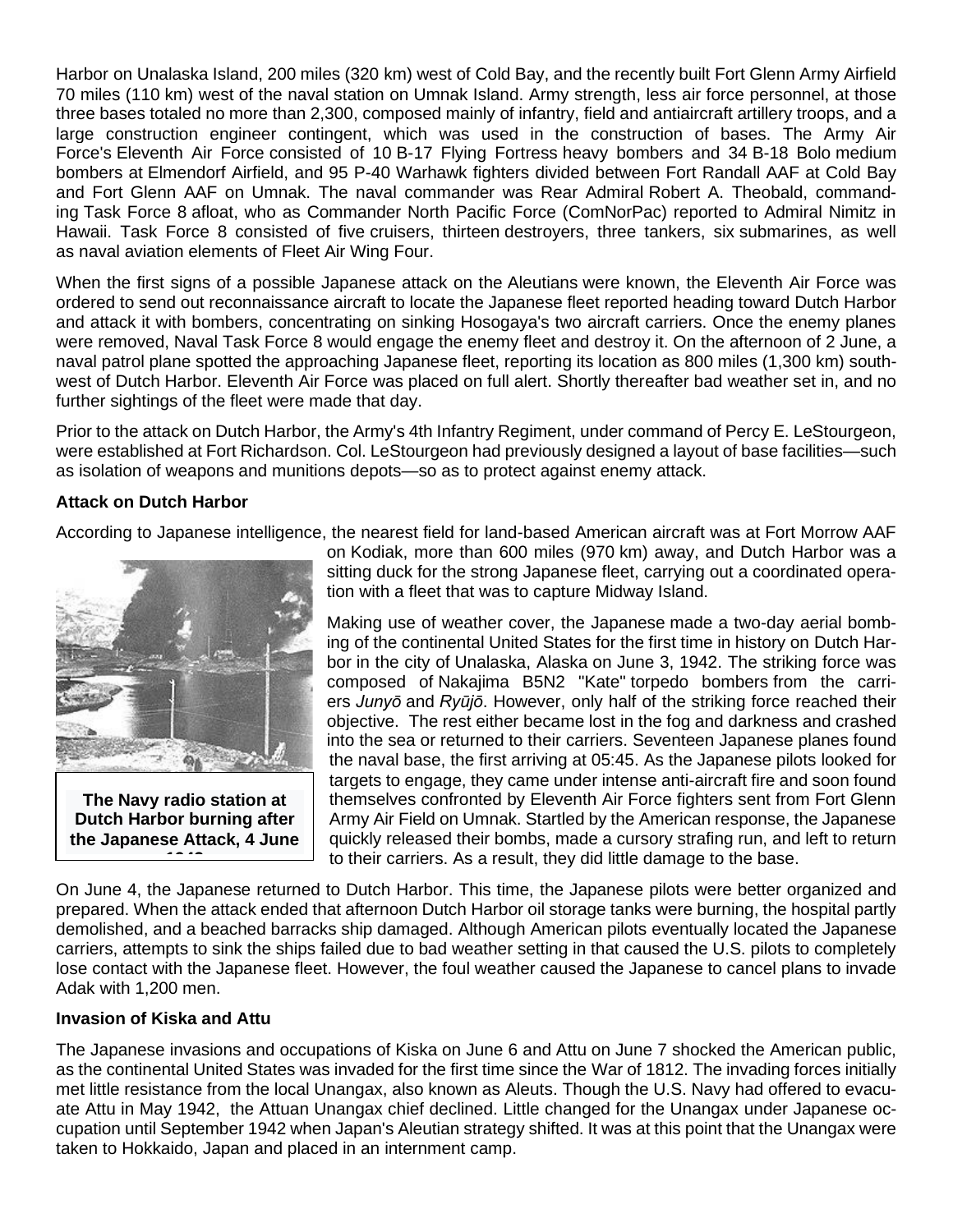The invasion of Attu and imprisonment of the local Unangax became the justification for the United States' own policy of [forcible evacuation](https://en.wikipedia.org/wiki/Aleut_Restitution_Act_of_1988) of the Unangax in the [Aleutian Islands.](https://en.wikipedia.org/wiki/Aleutian_Islands) Unangan civilians were placed in internment camps in the [Alaska Panhandle.](https://en.wikipedia.org/wiki/Alaska_Panhandle)

# **Allied Response**

Many Americans feared that the Japanese would use the islands as bases to strike within range along the rest of the [United States West Coast.](https://en.wikipedia.org/wiki/West_Coast_of_the_United_States) Although the U.S. West Coast was subject to attack several times in the past six months (including [unrestricted submarine warfare](https://en.wikipedia.org/wiki/Unrestricted_submarine_warfare) in coastal waters and the [bombardment of](https://en.wikipedia.org/wiki/Bombardment_of_Ellwood)  [Ellwood](https://en.wikipedia.org/wiki/Bombardment_of_Ellwood) in [Santa Barbara, California\)](https://en.wikipedia.org/wiki/Santa_Barbara,_California), the Aleutians Islands Campaign of June 1942 was the first major operation by a foreign enemy in the [American Theater](https://en.wikipedia.org/wiki/American_Theater_(World_War_II)) of the war. [Lieutenant](https://en.wikipedia.org/wiki/Lieutenant) Paul Bishop of the [28th Bombardment](https://en.wikipedia.org/wiki/28th_Operations_Group)  [Group](https://en.wikipedia.org/wiki/28th_Operations_Group) once recalled that:

General [Simon B. Buckner Jr.](https://en.wikipedia.org/wiki/Simon_Bolivar_Buckner_Jr.) [of the [Alaska Defense Command\]](https://en.wikipedia.org/wiki/Alaska_Defense_Command) said to us that the Japanese would have the opportunity to set up [airbases](https://en.wikipedia.org/wiki/Air_base) in the Aleutians, making coastal cities like [Anchorage,](https://en.wikipedia.org/wiki/Anchorage,_Alaska) [Seattle,](https://en.wikipedia.org/wiki/Seattle) and [San Fran](https://en.wikipedia.org/wiki/San_Francisco)[cisco](https://en.wikipedia.org/wiki/San_Francisco) vulnerable within range to attack by their bombers. The fear of that scenario was real at the time because the Japanese were nearly invincible and ruthless in Asia and the Pacific. We knew that they [bombed China](https://en.wikipedia.org/wiki/Strategic_bombing_during_World_War_II#Japanese_bombing)  [relentlessly](https://en.wikipedia.org/wiki/Strategic_bombing_during_World_War_II#Japanese_bombing) and [by surprise on Pearl Harbor,](https://en.wikipedia.org/wiki/Attack_on_Pearl_Harbor) so we had to make sure it wouldn't happen here in the continental U.S. similar to what the Germans [did over London and Coventry.](https://en.wikipedia.org/wiki/The_Blitz)

Lt. Bob Brocklehurst of the [18th Fighter Squadron](https://en.wikipedia.org/wiki/18th_Aggressor_Squadron) also said that:

The impression we were given — and this was voiced oral stuff — was that we had nothing to stop the Japanese. Our commanding officers figured that the Japanese, if they wanted to, could have come up the Aleutians, taken Anchorage, and come down past down Vancouver to Seattle, Washington.

In August 1942, the USAAF established an air base on [Adak Island](https://en.wikipedia.org/wiki/Adak_Island) and began bombing Japanese positions on Kiska. U.S. Navy [submarines](https://en.wikipedia.org/wiki/Submarine) and surface ships also began patrolling the area. [Kiska Harbor](https://en.wikipedia.org/wiki/Kiska_Harbor) was the main base for Japanese ships in the campaign and several were sunk there, some by warships but mostly in air raids. On 5 July, the [submarine](https://en.wikipedia.org/wiki/Submarine) *[Growler](https://en.wikipedia.org/wiki/USS_Growler_(SS-215))*, under command of [Lieutenant Commander](https://en.wikipedia.org/wiki/Lieutenant_Commander) [Howard Gilmore,](https://en.wikipedia.org/wiki/Howard_Gilmore) attacked three Japanese [destroyers](https://en.wikipedia.org/wiki/Destroyer) off Kiska. He sank one and heavily damaged the others, killing or wounding 200 Japanese sailors. Ten days later, *[Grunion](https://en.wikipedia.org/wiki/USS_Grunion_(SS-216))* was attacked by three Japanese [submarine chasers](https://en.wikipedia.org/wiki/Submarine_chaser) in Kiska Harbor, with two of the patrol craft sunk and one other damaged. On 12 May 1943, the Japanese submarine *[I-31](https://en.wikipedia.org/wiki/Japanese_submarine_I-31)* was sunk in a surface action with the destroyer *[Edwards](https://en.wikipedia.org/wiki/USS_Edwards_(DD-619))* 5 [mi](https://en.wikipedia.org/wiki/Mile) (4.3 [nmi;](https://en.wikipedia.org/wiki/Nautical_mile) 8.0 [km\)](https://en.wikipedia.org/wiki/Kilometre) northeast of [Chichagof Harbor.](https://en.wikipedia.org/wiki/Chichagof_Harbor)

**Komandorski Islands** A cruiser and destroyer force under [Rear Admiral](https://en.wikipedia.org/wiki/Rear_admiral_(United_States)) [Charles "Soc" McMorris](https://en.wikipedia.org/wiki/Charles_McMorris) was assigned to eliminate the Japanese supply convoys. They met the Japanese fleet in the naval [Battle of the Komandorski](https://en.wikipedia.org/wiki/Battle_of_the_Komandorski_Islands) 



**The [heavy cruiser](https://en.wikipedia.org/wiki/Heavy_cruiser)** *[Salt Lake City](https://en.wikipedia.org/wiki/USS_Salt_Lake_City_(CA-25))* **under fire off the Komandorski Islands**. [Islands](https://en.wikipedia.org/wiki/Battle_of_the_Komandorski_Islands) in March 1943. One American [cruiser](https://en.wikipedia.org/wiki/Cruiser) and two destroyers were damaged, with seven U.S. sailors killed. Two Japanese cruisers were damaged, with 14 men killed and 26 wounded. Japan thereafter abandoned all attempts to resupply the Aleutian garrisons by surface vessels, and only submarines would be used.

# **Attu Island**

On 11 May 1943, American forces commenced an operation to recapture Attu ("Operation Landcrab"). The invasion force included scouts recruited from Alaska, nicknamed [Castner's Cut](https://en.wikipedia.org/wiki/Castner%27s_Cutthroats)[throats.](https://en.wikipedia.org/wiki/Castner%27s_Cutthroats) A shortage of landing craft, unsuitable beaches, and equipment that failed to operate in the appalling weather made it difficult for the Americans to exert force against the Japanese.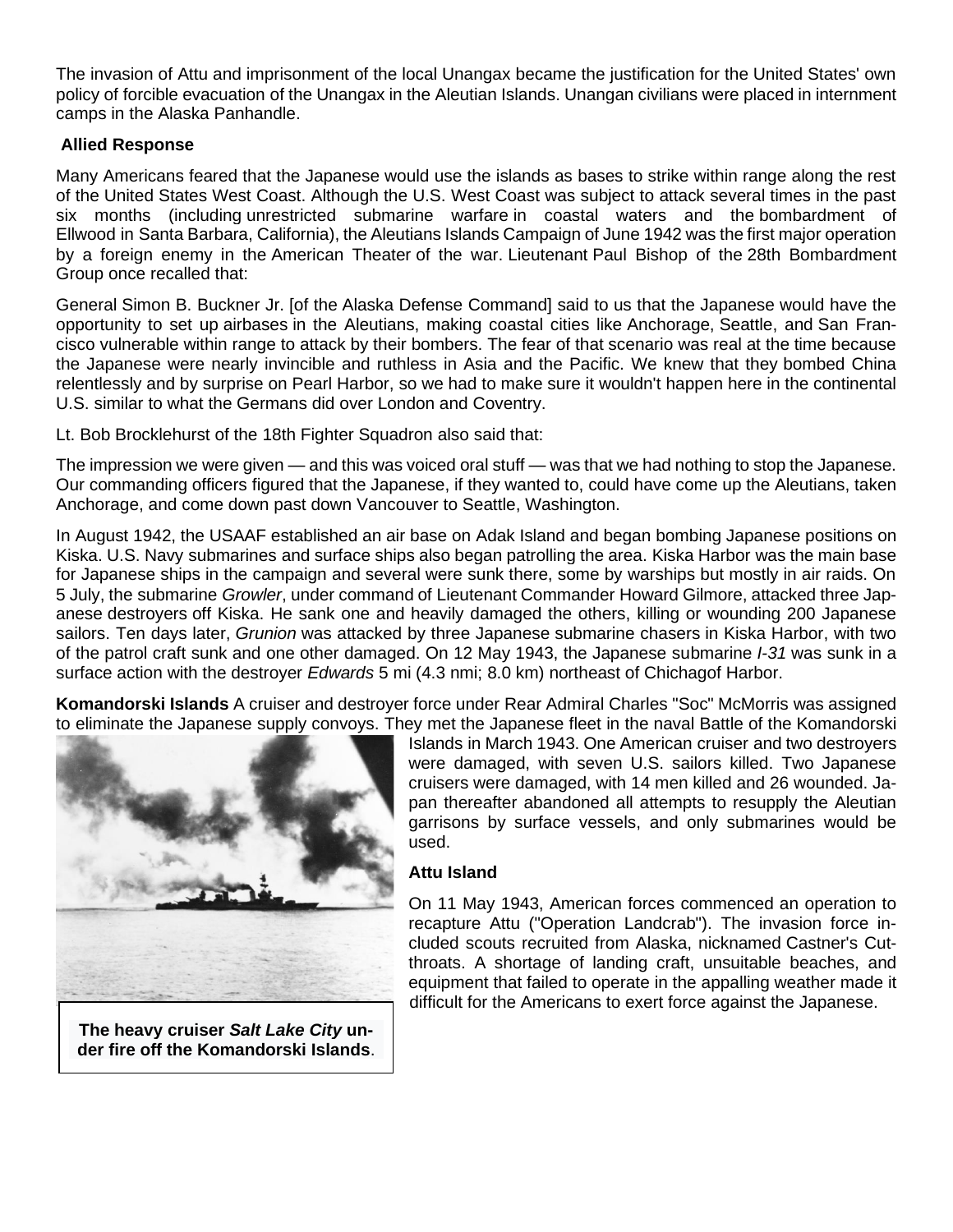Adding to problems for the U.S. forces, soldiers suffered from [frostbite](https://en.wikipedia.org/wiki/Frostbite) because essential cold-weather supplies could not be landed, nor could soldiers be relocated to where they were needed, because vehicles could not operate on the [tundra.](https://en.wikipedia.org/wiki/Tundra) The Japanese defensive strategy against the American attacks included Colonel [Yasuyo](https://en.wikipedia.org/wiki/Yasuyo_Yamasaki)  [Yamasaki](https://en.wikipedia.org/wiki/Yasuyo_Yamasaki) having his forces engage the Americans not where they landed, as might have been expected, but rather, the Japanese dug into high ground far from the shore. This resulted in fierce combat, with a total of 3,929 U.S. casualties: 549 men were killed, 1,148 were wounded, with another 1,200 men suffering severe injuries from the cold weather. In addition, 614 Americans died from disease, and 318 from miscellaneous causes, mainly



**in May 1943.**

Japanese [booby traps](https://en.wikipedia.org/wiki/Booby_trap) or friendly fire.

On May 29, 1943, without warning the remainder of Japanese forces attacked near Massacre Bay. This was recorded as one of the largest [banzai charges](https://en.wikipedia.org/wiki/Banzai_charge) of the Pacific campaign. Led again by Colonel Yamasaki, the attack penetrated so deep into U.S. lines that Japanese soldiers encountered rear-echelon units of the Americans. After furious, brutal, often [hand-to-hand combat,](https://en.wikipedia.org/wiki/Hand-to-hand_combat) the Japanese force was virtually exterminated. Only 28 Japanese soldiers were taken prisoner, none of them officers. American burial teams counted 2,351 Japanese dead, but it was thought that hundreds more Japanese bodies had been buried by bombardment during the battle.

#### **Kiska Island**

On 15 August 1943, an invasion force of 34,426 Canadian and American troops landed on Kiska. Castner's Cutthroats were part of the force, but the invasion consisted mainly of units from the [U.S. 7th Infantry Di](https://en.wikipedia.org/wiki/7th_Infantry_Division_(United_States))[vision.](https://en.wikipedia.org/wiki/7th_Infantry_Division_(United_States)) The force also included about 5,300 Canadians, mostly from the 13th Canadian Infantry Brigade of the [6th Canadian Infantry Division,](https://en.wikipedia.org/wiki/6th_Canadian_Infantry_Division) and the [1st Special Service Force,](https://en.wikipedia.org/wiki/1st_Special_Service_Force) later known as the "Devil's Brigade,"

a 2,000-strong Canadian-American commando unit formed in 1942 in Montana and trained in winter warfare techniques. The Brigade included three regiments: the 1st was to go ashore in the first wave at Kiska Harbor, the 2nd was to be held in reserve to parachute where needed, and the 3rd was to land on the north side of Kiska on the second day of the assault. The 87th Regiment of the [10th Mountain Division,](https://en.wikipedia.org/wiki/10th_Mountain_Division) the only major U.S. force specifically trained for mountain warfare, was also part of the operation.



**Part of the huge U.S. fleet at anchor, ready to move against Kiska.**

Royal Canadian Air Force No. 111 and No. 14 Squadrons saw active service in the Aleutian skies and scored at least one aerial kill on a Japanese aircraft. Additionally, three Canadian armed merchant cruisers and two corvettes served in the Aleutian campaign but did not encounter enemy forces.

The invaders landed to find the island abandoned; the Japanese forces had left two weeks earlier. Under the cover of fog, the Japanese had successfully removed their troops on 28 July. Despite US military command having access to Japanese ciphers and having decoded all the Japanese naval messages, the Army Air Forces chose to bomb abandoned positions for almost three weeks. The day before the withdrawal, the U.S. Navy fought an inconclusive and possibly meaningless [Battle of the Pips](https://en.wikipedia.org/wiki/Battle_of_the_pips) 80 mi (130 km) to the west.

Although the Japanese troops had gone, Allied casualties on Kiska numbered 313. They were the result of friendly fire, booby traps, disease, mines, timed bombs set by the Japanese, vehicle accidents or

frostbite. Like Attu, Kiska offered an extremely hostile environment.

## **Aftermath**

Although plans were drawn up for attacking northern Japan, they were not executed. Over 1,500 sorties were flown against the [Kuriles](https://en.wikipedia.org/wiki/Kuriles) before the end of the war, including the Japanese base of [Paramushir,](https://en.wikipedia.org/wiki/Paramushir) diverting 500 Japanese planes and 41,000 ground troops.